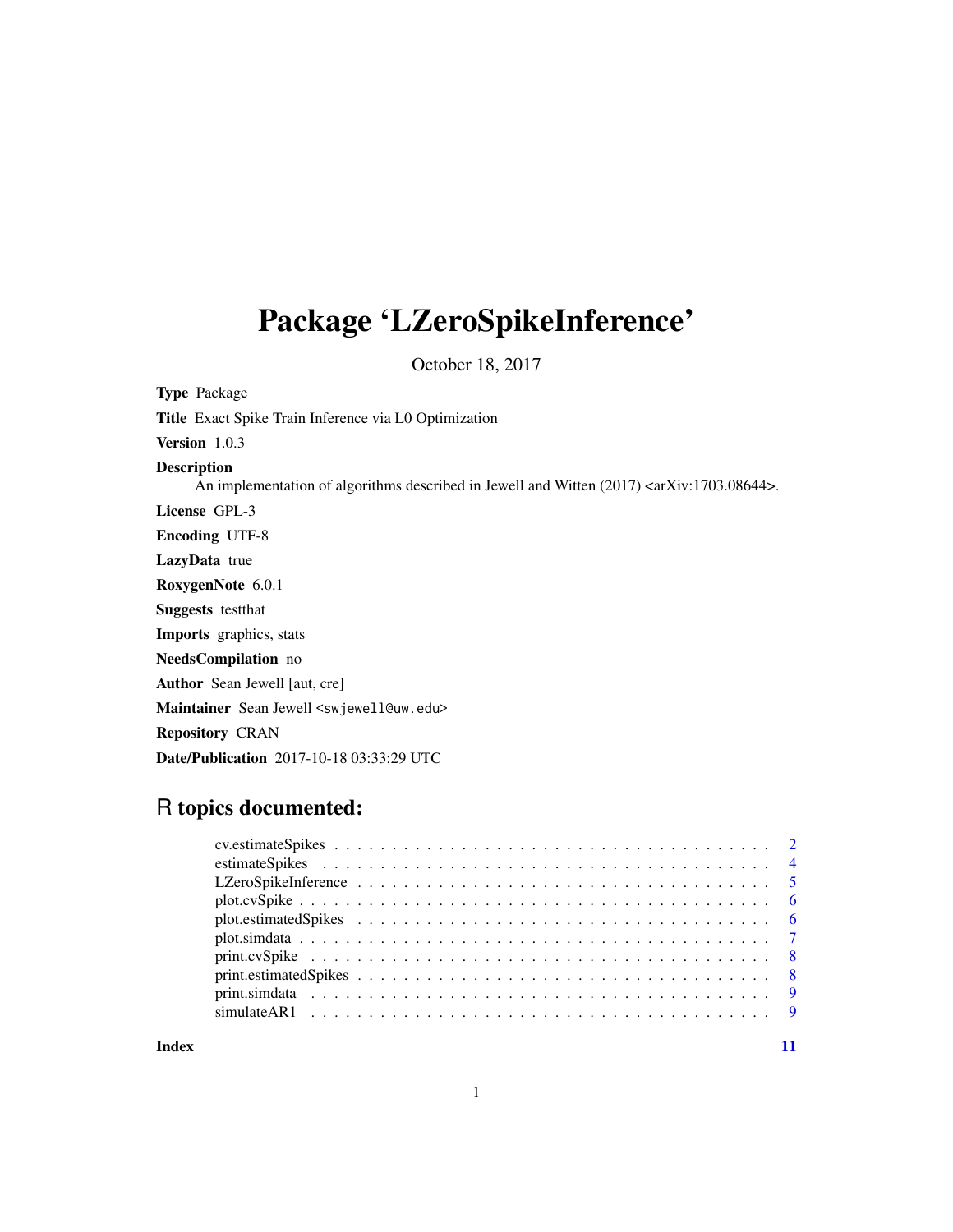<span id="page-1-1"></span><span id="page-1-0"></span>cv.estimateSpikes *Cross-validate and optimize model parameters*

#### **Description**

Cross-validate and optimize model parameters

#### Usage

```
cv.estimateSpikes(dat, type = "ar1", gam = NULL, lambdas = NULL,
  nLambdas = 10, hardThreshold = TRUE)
```
#### Arguments

| dat           | fluorescence trace (a vector)                                                                      |
|---------------|----------------------------------------------------------------------------------------------------|
| type          | type of model, must be one of $AR(1)$ 'arl', or $AR(1)$ with intercept 'intercept'                 |
| gam           | a scalar value for the $AR(1)/AR(1)$ + intercept decay parameter                                   |
| lambdas       | vector of tuning parameters to use in cross-validation                                             |
| nLambdas      | number of tuning parameters to estimate the model (grid of values is automati-<br>cally produced)  |
| hardThreshold | boolean specifying whether the calcium concentration must be non-negative (in<br>the AR-1 problem) |

# Details

We perform cross-validation over a one-dimensional grid of  $\lambda$  values. For each value of  $\lambda$  in this grid, we solve the corresponding optimization problem, that is, one of

AR(1)-model: minimize\_c1,...,cT 0.5 sum\_t=1^T ( $y_t - c_t$  )^2 + lambda sum\_t=2^T 1\_c\_t neq gamma c\_t-1 for the global optimum, where \$y\_t\$ is the observed fluorescence at the tth timepoint.

If hardThreshold = T then the additional constraint  $c_t$  >= 0 is added to the optimization problem above.

AR(1) with intercept: minimize\_c1,...,cT,b1,...,bT 0.5 sum\_t=1^T (y\_t - c\_t - b\_t)^2 + lambda sum\_t=2^T 1\_c\_t neq gamma c\_t-1, b\_t neq b\_t-1 where the indicator variable 1\_(A,B) equals 1 if the event A cup B holds, and equals zero otherwise.

on a training set using a candidate value for  $\gamma$ . Given the resulting set of changepoints, we solve a constrained optimization problem for  $\gamma$ . We then refit the optimization problem with the optimized value of  $\gamma$ , and then evaluate the mean squared error (MSE) on a hold-out set. Note that in the final output of the algorithm, we take the square root of the optimal value of  $\gamma$  in order to address the fact that the cross-validation scheme makes use of training and test sets consisting of alternately-spaced timesteps.

If there is a tuning parameter lambdaT in the path [lambdaMin, lambdaMax] that produces a fit with less than 1 spike per 10,000 timesteps the path is truncated to [lambdaMin, lambdaT] and a warning is produced.

See Algorithm 3 of Jewell and Witten (2017) <arXiv:1703.08644>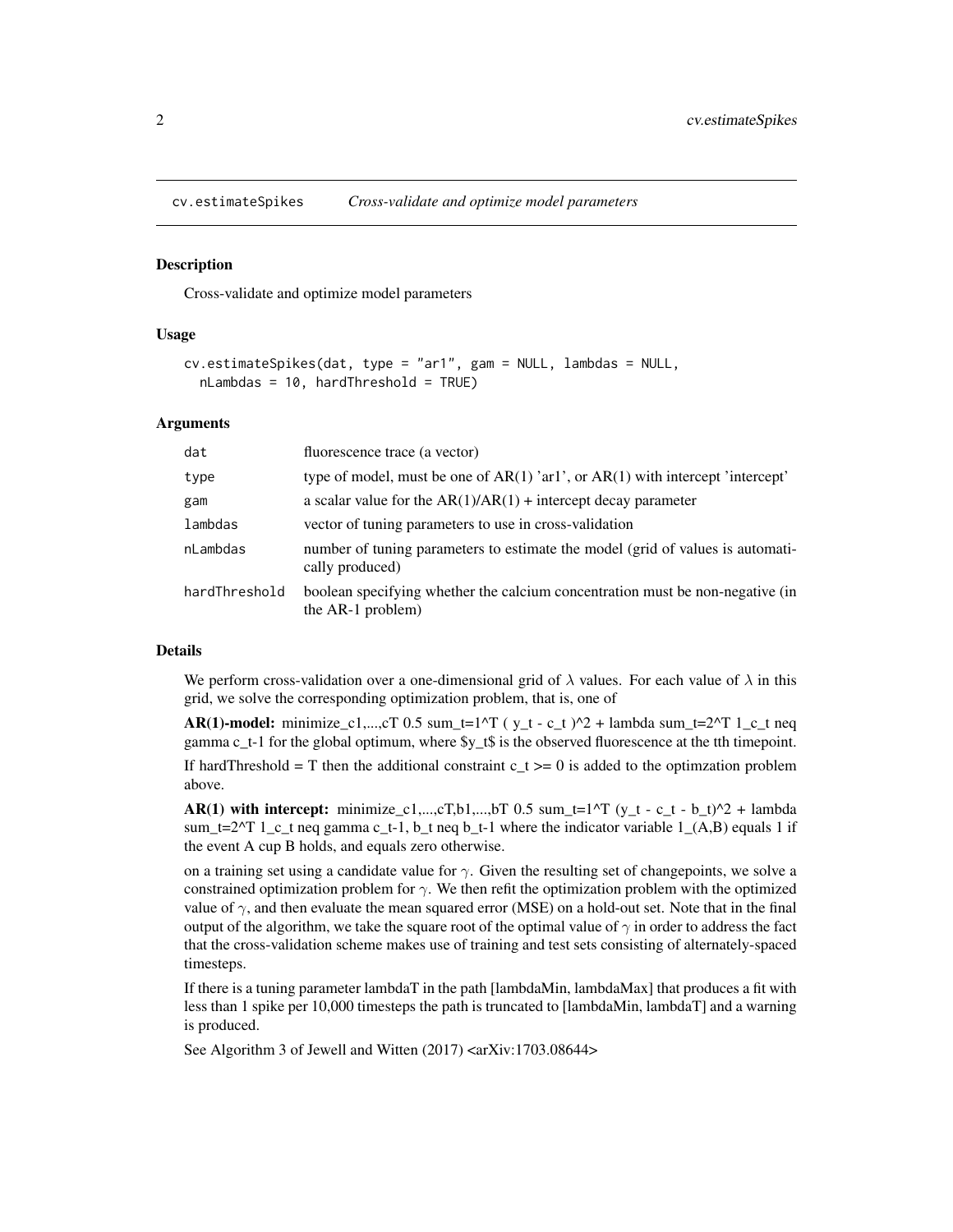#### <span id="page-2-0"></span>Value

A list of values corresponding to the 2-fold cross-validation:

cvError the MSE for each tuning parameter

cvSE the SE for the MSE for each tuning parameter

lambdas tuning parameters

optimalGam matrix of (optimized) parameters, rows correspond to tuning parameters, columns correspond to optimized parameter

lambdaMin tuning parameter that gives the smallest MSE

lambda1SE 1 SE tuning parameter

indexMin the index corresponding to lambdaMin

index1SE the index corresponding to lambda1SE

#### See Also

Estimate spikes: [estimateSpikes](#page-3-1), [print.estimatedSpikes](#page-7-1), [plot.estimatedSpikes](#page-5-1).

Cross validation: [cv.estimateSpikes](#page-1-1), [print.cvSpike](#page-7-2), [plot.cvSpike](#page-5-2).

Simulation: [simulateAR1](#page-8-1), [plot.simdata](#page-6-1).

#### Examples

```
# Not run
# sim <- simulateAR1(n = 500, gam = 0.998, poisMean = 0.009, sd = 0.05, seed = 1)
# plot(sim)
# AR(1) model
# outAR1 <- cv.estimateSpikes(sim$fl, type = "ar1")
# plot(outAR1)
# print(outAR1)
# fit <- estimateSpikes(sim$fl, gam = outAR1$optimalGam[outAR1$index1SE, 1],
# lambda = outAR1$lambda1SE, type = "ar1")
# plot(fit)
# print(fit)
# AR(1) + intercept model
# outAR1Intercept <- cv.estimateSpikes(sim$fl, type = "intercept",
# lambdas = seq(0.1, 5, length.out = 10)# plot(outAR1Intercept)
# print(outAR1Intercept)
# fit <- estimateSpikes(sim$fl, gam = outAR1Intercept$optimalGam[outAR1Intercept$index1SE, 1],
# lambda = outAR1Intercept$lambda1SE, type = "intercept")
# plot(fit)
# print(fit)
```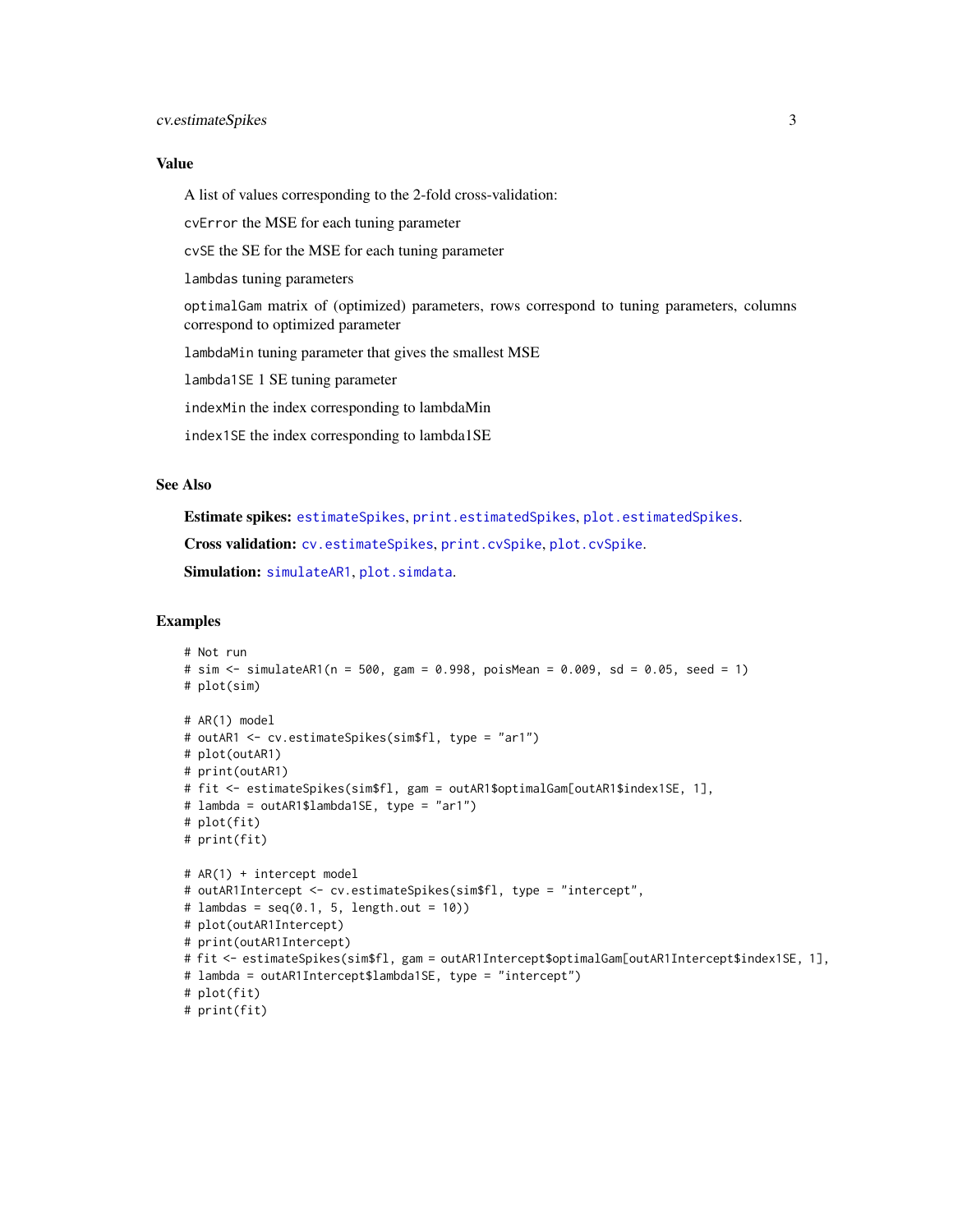<span id="page-3-1"></span><span id="page-3-0"></span>

#### **Description**

Estimate spike train, underlying calcium concentration, and changepoints based on fluorescence trace.

#### Usage

```
estimateSpikes(dat, gam, lambda, type = "ar1", calcFittedValues = TRUE,
 hardThreshold = FALSE)
```
#### Arguments

| dat                                                                                   | fluorescence data                                                                                  |  |  |
|---------------------------------------------------------------------------------------|----------------------------------------------------------------------------------------------------|--|--|
| gam                                                                                   | a scalar value for the $AR(1)/AR(1)$ + intercept decay parameter.                                  |  |  |
| lambda                                                                                | tuning parameter lambda                                                                            |  |  |
| type of model, must be one of $AR(1)$ 'ar1', $AR(1)$ + intercept 'intercept'.<br>type |                                                                                                    |  |  |
| calcFittedValues                                                                      |                                                                                                    |  |  |
|                                                                                       | TRUE to calculate fitted values.                                                                   |  |  |
| hardThreshold                                                                         | boolean specifying whether the calcium concentration must be non-negative (in<br>the AR-1 problem) |  |  |

#### Details

This algorithm solves the optimization problems

AR(1)-model: minimize\_c1,...,cT 0.5 sum\_t=1^T ( $y_t - c_t$  )^2 + lambda sum\_t=2^T 1\_c\_t neq gamma c\_t-1 for the global optimum, where \$y\_t\$ is the observed fluorescence at the tth timepoint. If hardThreshold = T then the additional constraint  $c_t$  >= 0 is added to the optimization problem above.

AR(1) with intercept: minimize\_c1,...,cT,b1,...,bT 0.5 sum\_t=1^T (y\_t - c\_t - b\_t)^2 + lambda sum\_t=2^T 1\_c\_t neq gamma c\_t-1, b\_t neq b\_t-1 where the indicator variable  $1_-(A,B)$  equals 1 if the event A cup B holds, and equals zero otherwise.

See Jewell and Witten (2017) <arXiv:1703.08644>, section 2 and 5.

Note that "changePts" and "spikes" differ by one index due to a quirk of the conventions used in the changepoint literature and the definition of a spike.

#### Value

Returns a list with elements:

changePts the set of changepoints

spikes the set of spikes

fittedValues estimated calcium concentration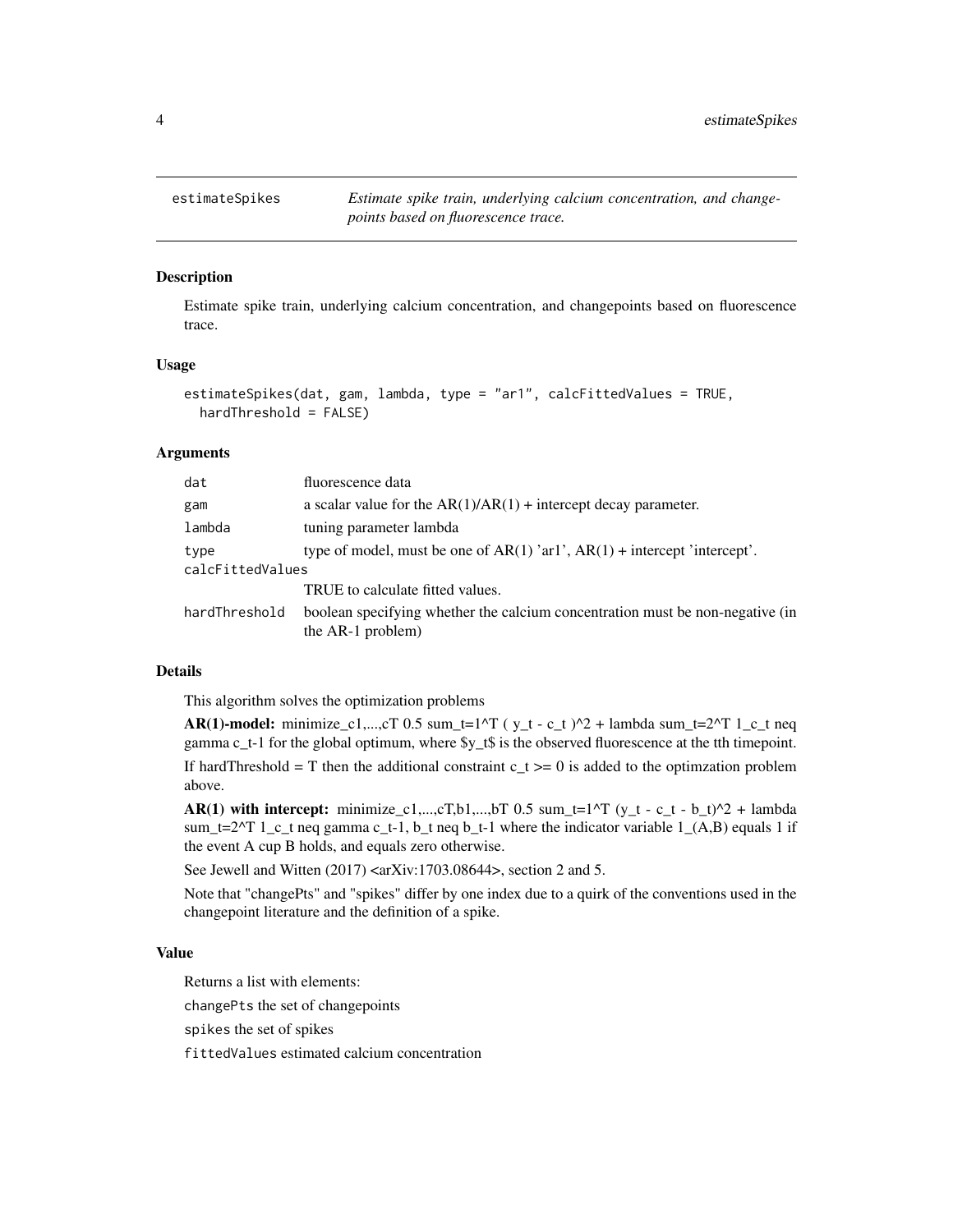#### <span id="page-4-0"></span>See Also

Estimate spikes: [estimateSpikes](#page-3-1), [print.estimatedSpikes](#page-7-1), [plot.estimatedSpikes](#page-5-1). Cross validation: [cv.estimateSpikes](#page-1-1), [print.cvSpike](#page-7-2), [plot.cvSpike](#page-5-2). Simulation: [simulateAR1](#page-8-1), [plot.simdata](#page-6-1).

#### Examples

```
sim \le simulateAR1(n = 500, gam = 0.998, poisMean = 0.009, sd = 0.05, seed = 1)
plot(sim)
# AR(1) model
fit <- estimateSpikes(sim$fl, gam = 0.998, lambda = 1, type = "ar1")
plot(fit)
print(fit)
# AR(1) + intercept model
fit <- estimateSpikes(sim$fl, gam = 0.998, lambda = 1, type = "intercept")
plot(fit)
print(fit)
```

| LZeroSpikeInference | LZeroSpikeInference: LZeroSpikeInference: A package for estimating |
|---------------------|--------------------------------------------------------------------|
|                     | spike times from calcium imaging data using an LO penalty          |

# **Description**

This package implements an algorithm for deconvolving calcium imaging data for a single neuron in order to estimate the times at which the neuron spikes.

#### Details

This package implements an algorithm for deconvolving calcium imaging data for a single neuron in order to estimate the times at which the neuron spikes. This algorithm solves the optimization problems

AR(1)-model: minimize\_c1,...,cT 0.5 sum\_t=1^T ( $y_t - c_t$ )^2 + lambda sum\_t=2^T 1\_c\_t neq gamma c\_t-1 for the global optimum, where \$y\_t\$ is the observed fluorescence at the tth timepoint. If hardThreshold = T then the additional constraint c  $t \ge 0$  is added to the optimization problem above.

AR(1) with intercept: minimize\_c1,...,cT,b1,...,bT 0.5 sum\_t=1^T (y\_t - c\_t - b\_t)^2 + lambda sum\_t=2^T 1\_c\_t neq gamma c\_t-1, b\_t neq b\_t-1 where the indicator variable  $1_{(A,B)}$  equals 1 if the event A cup B holds, and equals zero otherwise.

See Jewell and Witten  $(2017)$  <arXiv:1703.08644>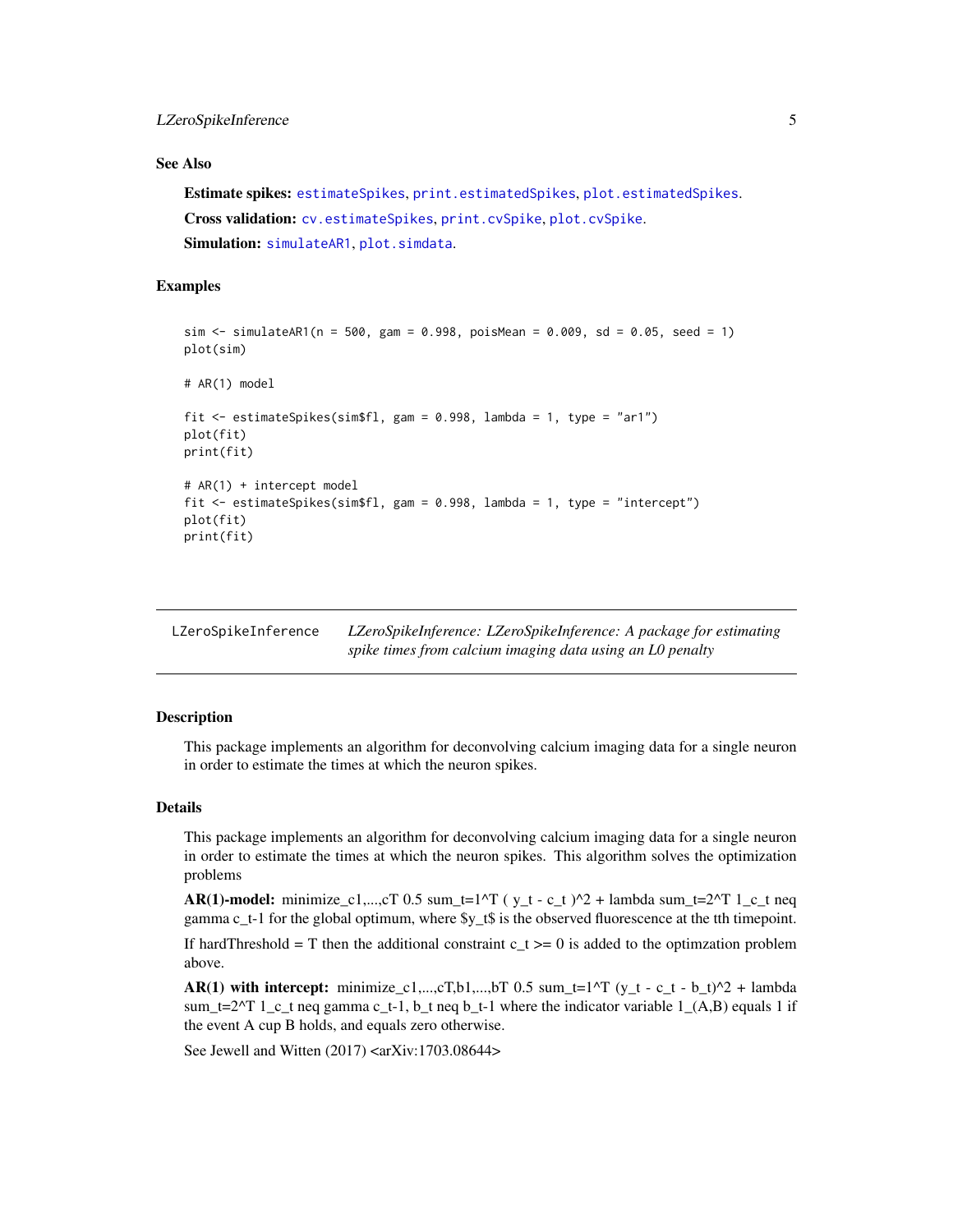# See Also

Estimate spikes: [estimateSpikes](#page-3-1), [print.estimatedSpikes](#page-7-1), [plot.estimatedSpikes](#page-5-1). Cross validation: [cv.estimateSpikes](#page-1-1), [print.cvSpike](#page-7-2), [plot.cvSpike](#page-5-2). Simulation: [simulateAR1](#page-8-1), [plot.simdata](#page-6-1).

#### Examples

# To reproduce Figure 1 of Jewell and Witten (2017) <arXiv:1703.08644>

```
sampleData <- simulateAR1(n = 500, gam = 0.998, poisMean = 0.009, sd = 0.15, seed = 8)
fit <- estimateSpikes(sampleData$fl, gam = 0.998, lambda = 8, type = "ar1")
plot(fit)
```
<span id="page-5-2"></span>

| plot.cvSpike | Plot mean squared error vs. tuning parameter from the cross- |  |  |  |
|--------------|--------------------------------------------------------------|--|--|--|
|              | validation output                                            |  |  |  |

# Description

Plot mean squared error vs. tuning parameter from the cross-validation output

# Usage

```
## S3 method for class 'cvSpike'
plot(x, \ldots)
```
#### Arguments

| $\mathsf{x}$ | output from cross validation procedure |
|--------------|----------------------------------------|
| $\cdots$     | arguments to be passed to methods      |

<span id="page-5-1"></span>plot.estimatedSpikes *Plot the solution to an L0 segmentation problem*

# Description

Plot the solution to an L0 segmentation problem

# Usage

```
## S3 method for class 'estimatedSpikes'
plot(x, xlims = NULL, ...)
```
<span id="page-5-0"></span>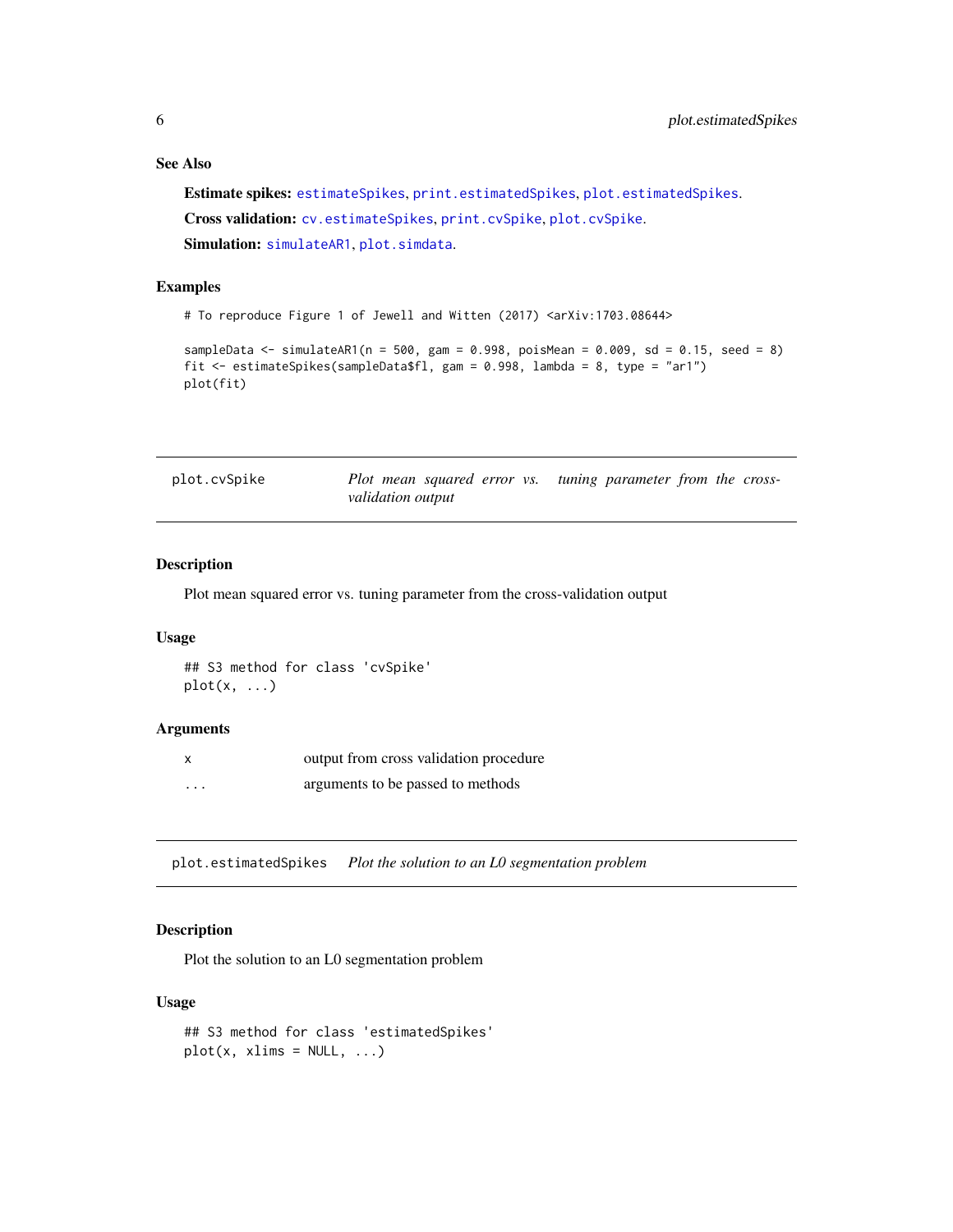# <span id="page-6-0"></span>plot.simdata 7

#### Arguments

| x                       | output from running estimated Spikes            |
|-------------------------|-------------------------------------------------|
| xlims                   | optional parameter to specify the x-axis limits |
| $\cdot$ $\cdot$ $\cdot$ | arguments to be passed to methods               |

#### See Also

Estimate spikes: [estimateSpikes](#page-3-1), [print.estimatedSpikes](#page-7-1), [plot.estimatedSpikes](#page-5-1). Cross validation: [cv.estimateSpikes](#page-1-1), [print.cvSpike](#page-7-2), [plot.cvSpike](#page-5-2). Simulation: [simulateAR1](#page-8-1), [plot.simdata](#page-6-1).

<span id="page-6-1"></span>plot.simdata *Plot simulated data*

# Description

Plot simulated data

## Usage

## S3 method for class 'simdata'  $plot(x, xlims = NULL, ...)$ 

#### Arguments

| $\mathsf{x}$            | output data from simulateAR1                    |
|-------------------------|-------------------------------------------------|
| xlims                   | optional parameter to specify the x-axis limits |
| $\cdot$ $\cdot$ $\cdot$ | arguments to be passed to methods               |

# Value

Plot with simulated fluorescence (dark grey circles), calcium concentration (dark green line) and spikes (dark green tick marks on x-axis)

# See Also

Estimate spikes: [estimateSpikes](#page-3-1), [print.estimatedSpikes](#page-7-1), [plot.estimatedSpikes](#page-5-1). Cross validation: [cv.estimateSpikes](#page-1-1), [print.cvSpike](#page-7-2), [plot.cvSpike](#page-5-2). Simulation: [simulateAR1](#page-8-1), [plot.simdata](#page-6-1).

# Examples

```
sim <- simulateAR1(n = 500, gam = 0.998, poisMean = 0.009, sd = 0.05, seed = 1)
plot(sim)
```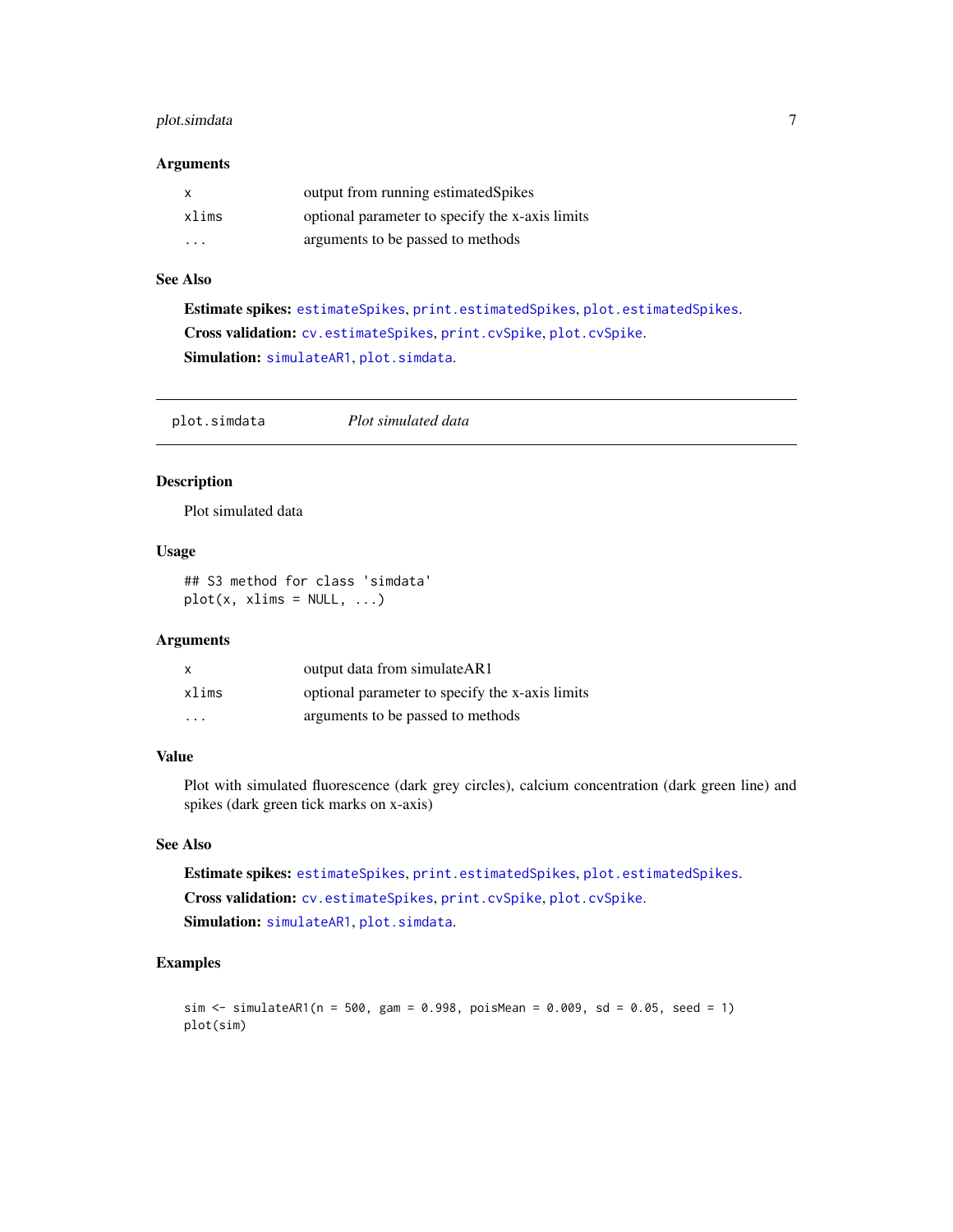<span id="page-7-2"></span><span id="page-7-0"></span>print.cvSpike *Print CV results*

# Description

Print CV results

# Usage

```
## S3 method for class 'cvSpike'
print(x, \ldots)
```
# Arguments

|          | output from CV                    |
|----------|-----------------------------------|
| $\cdots$ | arguments to be passed to methods |

<span id="page-7-1"></span>print.estimatedSpikes *Print estimated spikes*

# Description

Print estimated spikes

# Usage

```
## S3 method for class 'estimatedSpikes'
print(x, \ldots)
```
# Arguments

| X        | estimated spikes                  |
|----------|-----------------------------------|
| $\cdots$ | arguments to be passed to methods |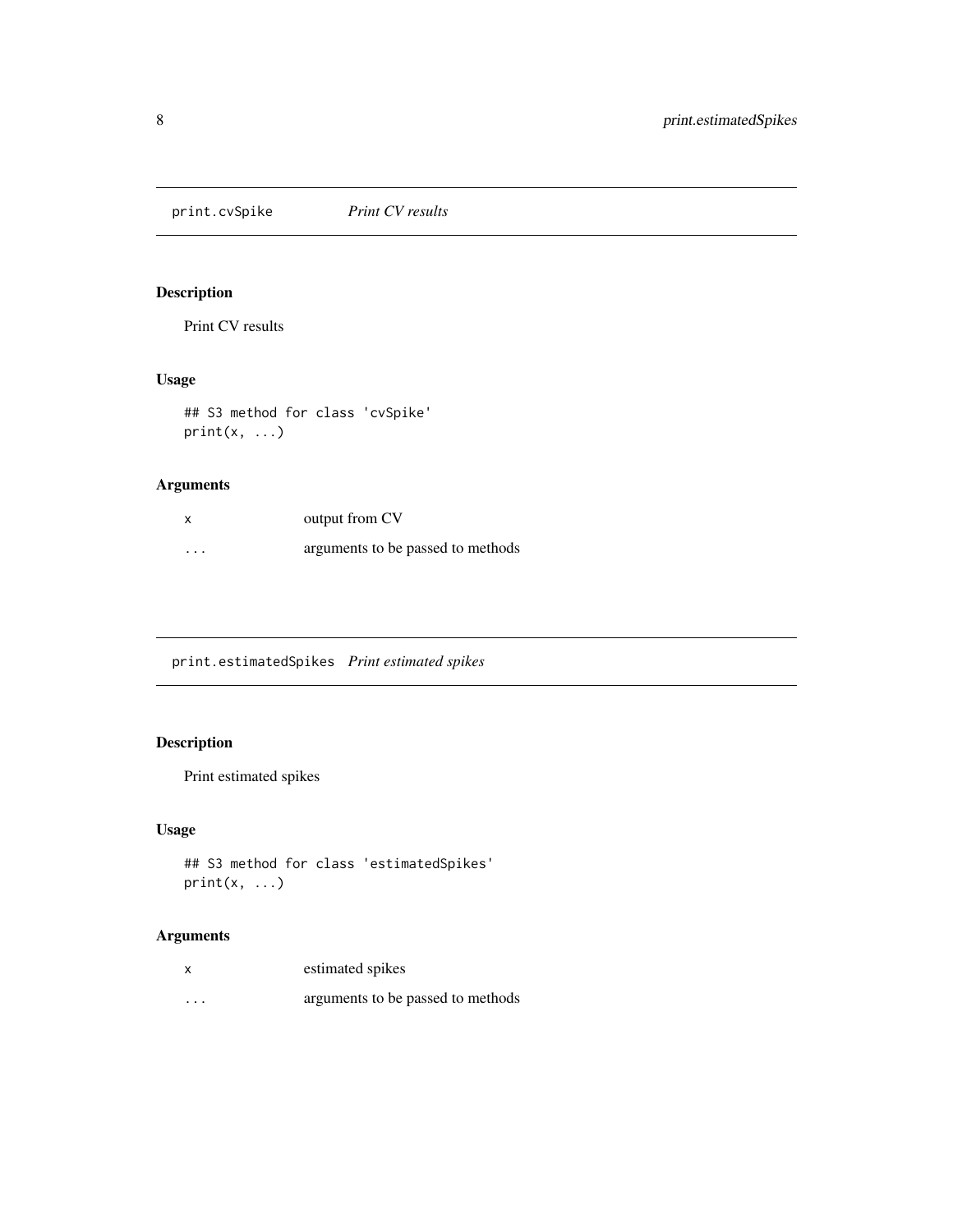<span id="page-8-0"></span>print.simdata *Print simulated data*

# Description

Print simulated data

# Usage

## S3 method for class 'simdata'  $print(x, \ldots)$ 

# Arguments

|          | simulated data                    |
|----------|-----------------------------------|
| $\cdots$ | arguments to be passed to methods |

<span id="page-8-1"></span>simulateAR1 *Simulate fluorescence trace based on simple AR(1) generative model*

# Description

Simulate fluorescence trace based on simple AR(1) generative model

### Usage

simulateAR1(n, gam, poisMean, sd, seed)

#### Arguments

| n        | number of timesteps                 |
|----------|-------------------------------------|
| gam      | $AR(1)$ decay rate                  |
| poisMean | mean for Poisson distributed spikes |
| sd       | standard deviation                  |
| seed     | random seed                         |

#### Details

Simulate fluorescence trace based on simple AR(1) generative model

 $y_t = c_t + eps$ ,  $eps \sim N(0, sd)$ 

$$
c_t = \text{gam} * c_t - 1 + s_t
$$

s\_t ~ Pois(poisMean)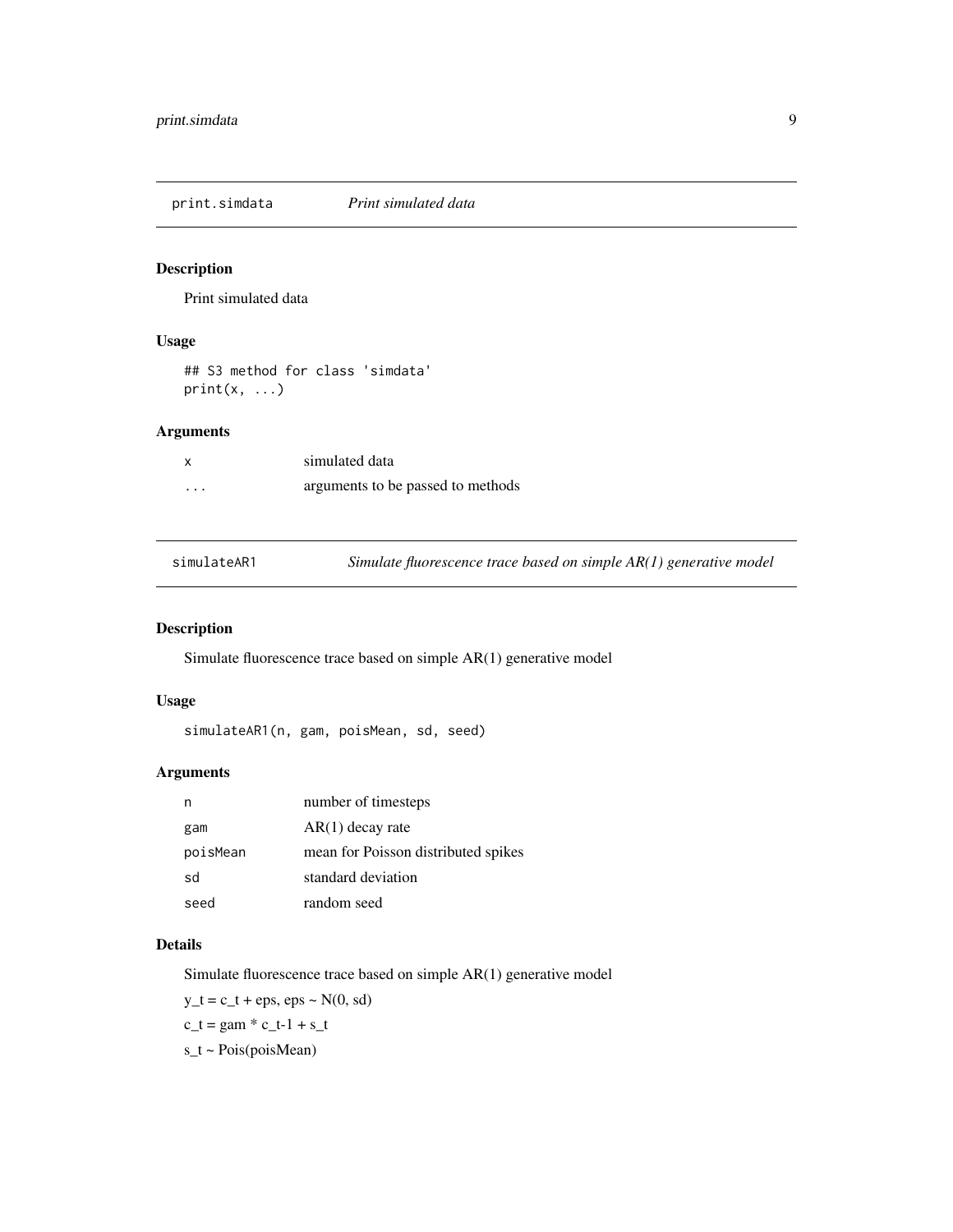<span id="page-9-0"></span>spikes, fluorescence, and calcium concentration

#### See Also

Estimate spikes: [estimateSpikes](#page-3-1), [print.estimatedSpikes](#page-7-1), [plot.estimatedSpikes](#page-5-1). Cross validation: [cv.estimateSpikes](#page-1-1), [print.cvSpike](#page-7-2), [plot.cvSpike](#page-5-2). Simulation: [simulateAR1](#page-8-1), [plot.simdata](#page-6-1).

# Examples

```
sim \le simulateAR1(n = 500, gam = 0.998, poisMean = 0.009, sd = 0.05, seed = 1)
plot(sim)
```